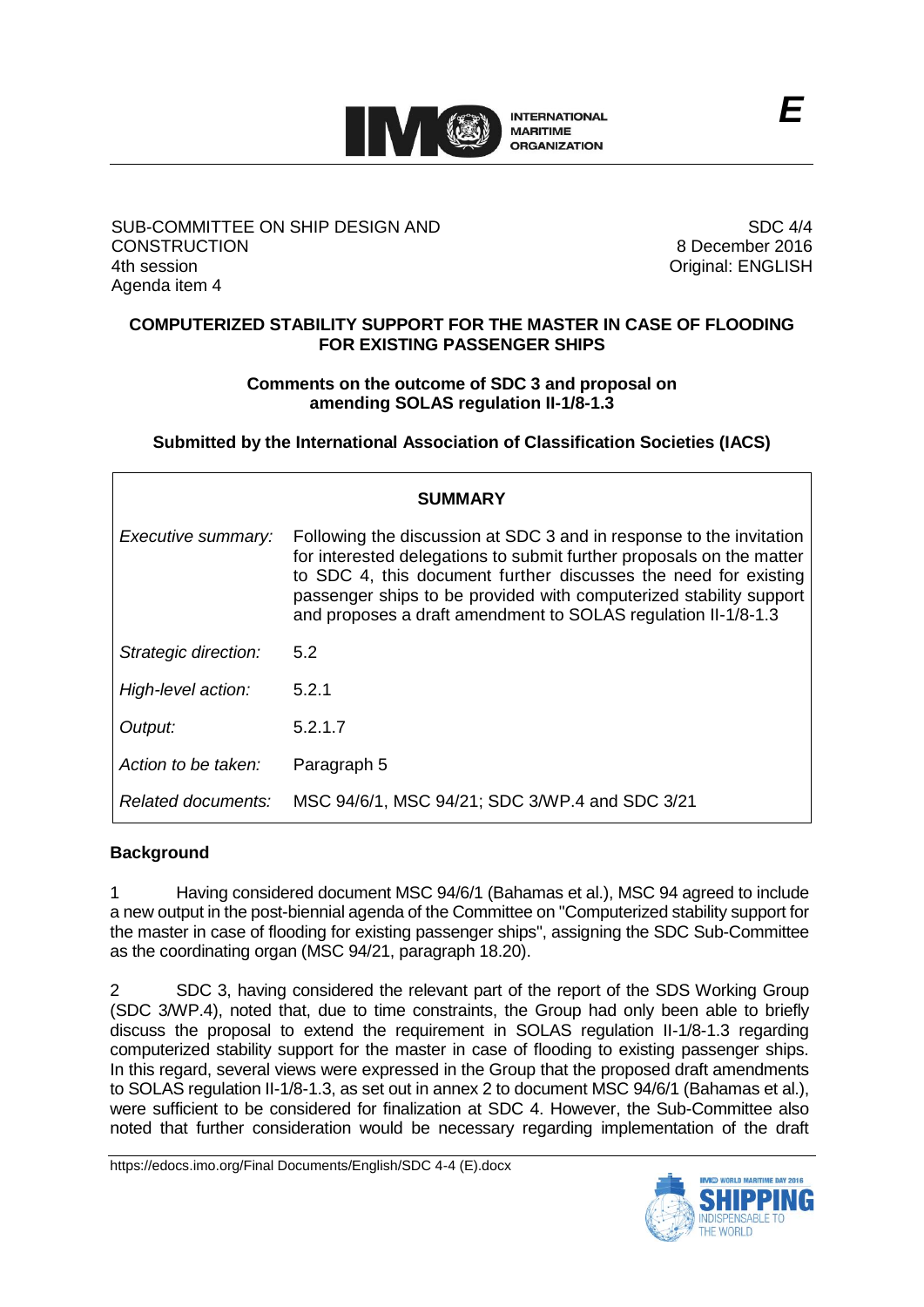revised *Guidelines on operational information for masters of passenger ships for safe return to port by own power or under tow* (MSC.1/Circ.1400) on existing passenger ships. The Sub-Committee invited Member States and international organizations to submit proposals on this matter to SDC 4 (SDC 3/21, paragraphs 4.7 to 4.9).

# **Discussion**

3 Having noted the comment made at SDC 3 that the draft amendments to SOLAS as proposed in document MSC 94/6/1 do not cover all passenger ships, including those constructed before 1 January 2009, IACS further considered the proposed amendment and prepared a draft amendment to SOLAS regulation II-1/8-1.3 to include all the intended ships, as set out in the annex.

4 IACS, having reviewed the *Guidelines on operational information for masters of passenger ships for safe return to port by own power or under tow* (MSC.1/Circ.1400), the *Revised guidelines on operational information for masters of passenger ships for safe return to port* (MSC.1/Circ.1532), and the *Guidelines for the approval of stability instruments* (MSC.1/Circ.1229), is of the opinion that these guidelines could be used for existing passenger ships as proposed in document MSC 94/6/1. However, IACS notes that it might be difficult to apply all the items in MSC.1/Circ.1400, MSC.1/Circ.1532 and MSC.1/Circ.1229 to some existing passenger ships, as for older passenger ships there may be problems in obtaining all the information specified in the circulars and, in particular, the information required for creating a hull model.

### **Action requested of the Sub-Committee**

5 The Sub-Committee is invited to consider the discussion in paragraphs 3 and 4 above, and take action as appropriate.

\*\*\*